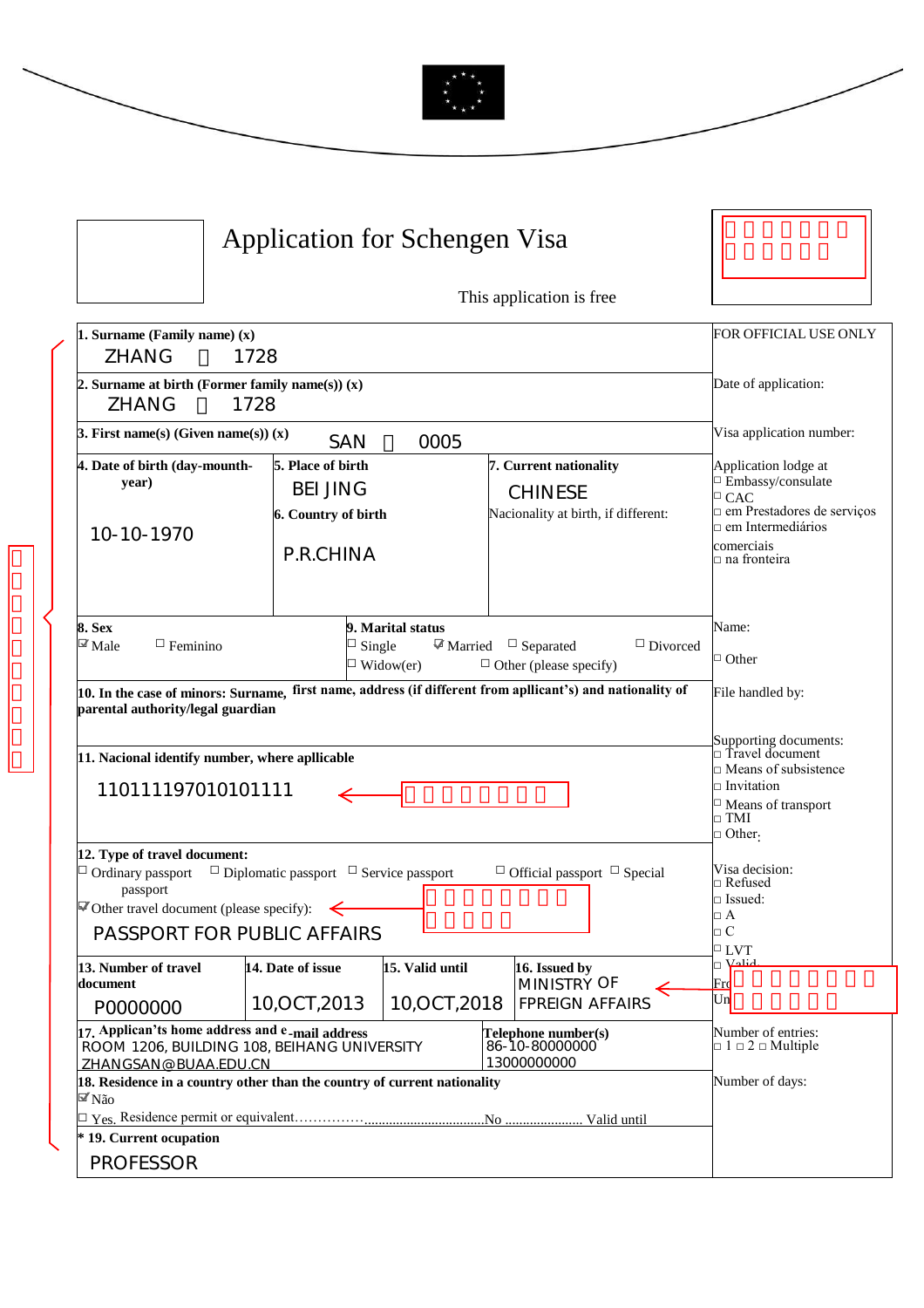| * 20. Employer and employer's address and telephone number. For students, name and address of                                                                                                                                                                                                                          |                                                                                                                                    |  |  |  |  |  |
|------------------------------------------------------------------------------------------------------------------------------------------------------------------------------------------------------------------------------------------------------------------------------------------------------------------------|------------------------------------------------------------------------------------------------------------------------------------|--|--|--|--|--|
| educational establishment.<br>BEIHANG UNIVERSITY, XUEYUAN ROAD NO.37 HAIDIAN DISTRICT, BEIJING<br>86-10-80000000                                                                                                                                                                                                       |                                                                                                                                    |  |  |  |  |  |
| <b>Business</b><br>21. Main purpose(s) of the journey:<br>$\boxtimes$ Business<br>$\Box$ Visiting family or friends<br>$\Box$ Tourism<br>$\Box$ Cultural $\Box$ Sports<br>$\Box$ Official visit<br>$\Box$ Transit<br>$\Box$ Airport transit<br>$\Box$ Medical reasons<br>$\Box$ Study<br>$\Box$ Other (please specify) |                                                                                                                                    |  |  |  |  |  |
| 22. Member State(s) of destination                                                                                                                                                                                                                                                                                     | 23. Member State of first entry                                                                                                    |  |  |  |  |  |
| PORTUGAL                                                                                                                                                                                                                                                                                                               | PORTUGAL                                                                                                                           |  |  |  |  |  |
| 24. Number of entries requested<br>$\mathbb{Z}$ Single entry<br>$\Box$ Two entries<br>$\Box$ Multiple<br>entries                                                                                                                                                                                                       | 25. Duration of the intended stay or transit<br>Indicate number of days<br>5DAYS                                                   |  |  |  |  |  |
|                                                                                                                                                                                                                                                                                                                        | The fields marked with * shall not be filled in by family members of EU, EEA or CH citizens (spouse, child or dependent ascendant) |  |  |  |  |  |
| while exercising their right to free movement. Family members of EU, EEA or CH citizens shall present documents to prove this<br>relationship and fill in fields No 34 and 35.                                                                                                                                         |                                                                                                                                    |  |  |  |  |  |
| $(x)$ Fields 1-3 shall be filled in in accordance with the data in the travel document.                                                                                                                                                                                                                                |                                                                                                                                    |  |  |  |  |  |
| 26. Schengen visas issued during the past three years<br>$\blacksquare$ No<br>□ Yes. Date of validity from  a                                                                                                                                                                                                          |                                                                                                                                    |  |  |  |  |  |
|                                                                                                                                                                                                                                                                                                                        |                                                                                                                                    |  |  |  |  |  |
| 27. Fingerprints collected previously for the purpose of applying for a Schengen visa<br>$\boxtimes$ No $\Box$ Yes.                                                                                                                                                                                                    |                                                                                                                                    |  |  |  |  |  |
| 28. Entry permit for the final country of destination, where apllicable                                                                                                                                                                                                                                                |                                                                                                                                    |  |  |  |  |  |
| valid from                                                                                                                                                                                                                                                                                                             | to $\ldots$                                                                                                                        |  |  |  |  |  |
| 29. Intended date of arrival in the Schengen area<br>10-11-2013                                                                                                                                                                                                                                                        | 30. Intended date of <i>teparture from the Schengen area</i><br>14-11-2013                                                         |  |  |  |  |  |
| * 31. Surname and first name of the inviting person(s) in the Member State(s). If not applicable, name of hotel(s)<br>or temporary accommodation(s) in the Member State(s)                                                                                                                                             |                                                                                                                                    |  |  |  |  |  |
| PERTER SMITH                                                                                                                                                                                                                                                                                                           |                                                                                                                                    |  |  |  |  |  |
| Address and e-mail address of inviting<br>person(s)/hotel(s)/temporary accommodation(s)<br>RUAPAU DE BANDETRA, 11-13(A LAPA),<br>1200-756,LISBOA, PORTUGAL                                                                                                                                                             | <b>Telephone and telefax</b><br>TEL: 00351-20-2000000<br>FAX:00351-20-3000000                                                      |  |  |  |  |  |
| *32. Name and address of inviting company/organization<br>RUAPAU DE BANDETRA, 11-13(A LAPA),<br>1200-756,LISBOA, PORTUGAL                                                                                                                                                                                              | Telephone and telefax of comp./organization<br>TEL: 00351-20-2000000<br>FAX:00351-20-3000000                                       |  |  |  |  |  |
| Surname, first name, address, telephone, telefax, and e-mail address of contact person in company/organization<br>PERTER SMITH, RUAPAU DE BANDETRA, 11-13(ALAPA), 1200-756,LISBOA, PORTUGAL                                                                                                                            |                                                                                                                                    |  |  |  |  |  |
| TEL:00351-20-2000000 FAX:00351-20-3000000 F-MAIL: PERTERFE@ FMA GO CN                                                                                                                                                                                                                                                  |                                                                                                                                    |  |  |  |  |  |
| *33. Cost of travelling and living during the applicant's stay is covered RNB2000                                                                                                                                                                                                                                      |                                                                                                                                    |  |  |  |  |  |
| $\Box$ by the applicant himself/herself                                                                                                                                                                                                                                                                                | $\blacktriangleright$ by a sponsor (host, company, organization),<br>please specify<br>$\Box$ referred to in field 31 or 32        |  |  |  |  |  |
| Means of support                                                                                                                                                                                                                                                                                                       | <b><math>\mathbb{Z}</math></b> others (please specify): BEI HANG UN VERSI TY                                                       |  |  |  |  |  |
| $\Box$ Cash                                                                                                                                                                                                                                                                                                            | Means of support                                                                                                                   |  |  |  |  |  |
| $\Box$ Traveller's cheques                                                                                                                                                                                                                                                                                             | $\boxtimes$ Cash                                                                                                                   |  |  |  |  |  |
| $\Box$ Credit card                                                                                                                                                                                                                                                                                                     | $\Box$ Accommodation provided                                                                                                      |  |  |  |  |  |
| $\Box$ Prepaid accommodation                                                                                                                                                                                                                                                                                           | $\mathbb{Z}$ All expenses covered during the stay                                                                                  |  |  |  |  |  |
| $\Box$ Prepaid transport                                                                                                                                                                                                                                                                                               | □ Prepaid transport                                                                                                                |  |  |  |  |  |

 $\Box$  Other (pls. specify):

 $\Box$  Other (pls. specify):